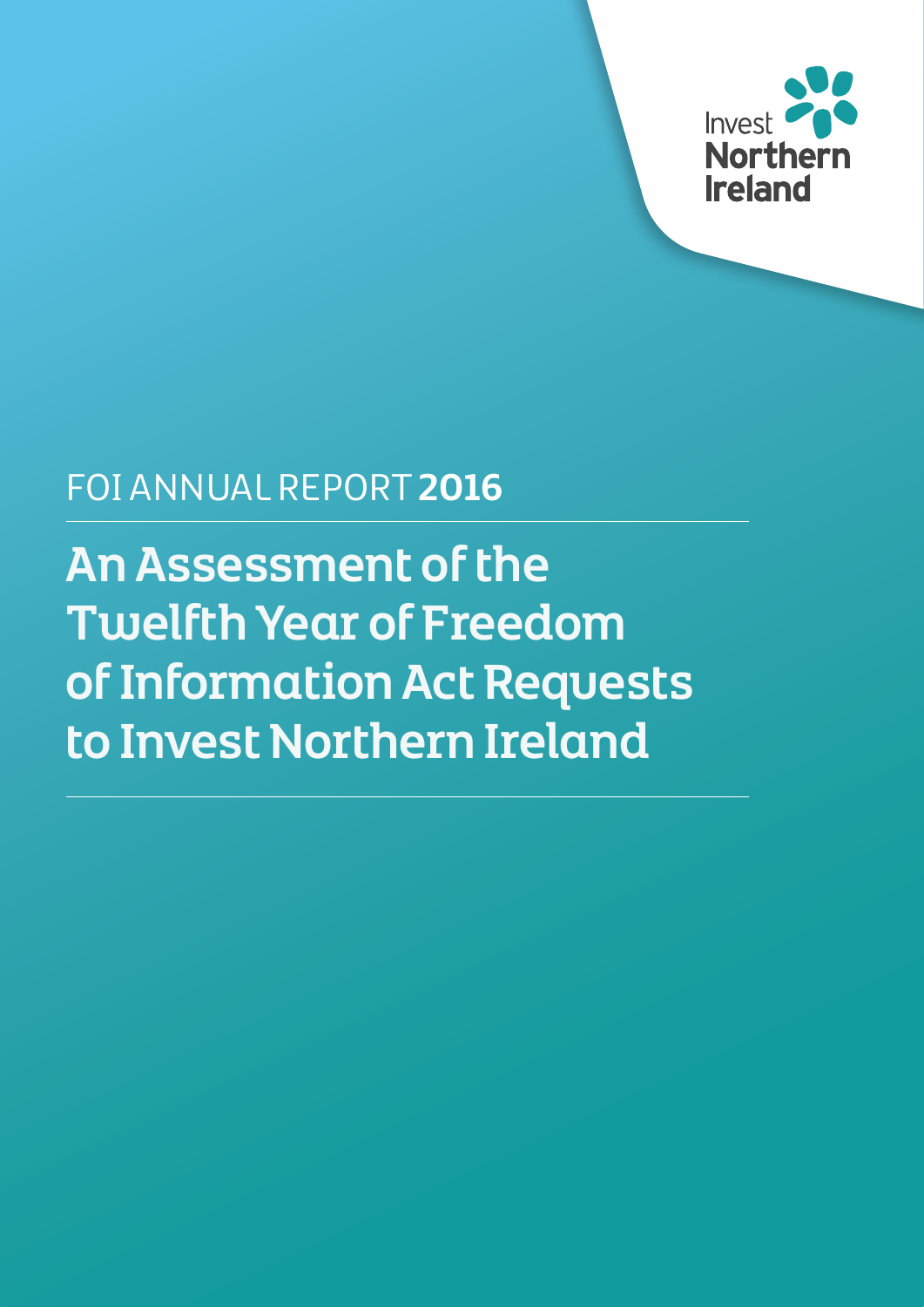# An Assessment of the Twelfth Year of Freedom of Information Act Requests to Invest Northern Ireland

## **Contents**

|                                             | <b>Page Number</b> |
|---------------------------------------------|--------------------|
| <b>1. INTRODUCTION</b>                      | 3                  |
| <b>2. EXECUTIVE SUMMARY</b>                 | 4                  |
| <b>3. DEFINITIONS</b>                       |                    |
| 3.1 Defining the scope of Freedom           |                    |
| of Information monitoring                   | 5                  |
| 3.2 Defining a request                      | 5                  |
| <b>4. RESPONSIBILITIES</b>                  |                    |
| 4.1 Organisational Responsibilities         | 6                  |
| 4.2 Information Management                  |                    |
| & Governance Team Responsibilities          | 6                  |
| 5. INVEST NORTHERN IRELAND'S PERFORMANCE    |                    |
| 5.1 Volume of Requests                      | $\overline{7}$     |
| 5.2 Category of Requester                   | 8                  |
| 5.3 Outcome of Requests                     | 9                  |
| 5.4 Use of Exemptions/Exceptions            | $10 - 11$          |
| <b>5.5 Timeliness of Responses</b>          | 11                 |
| <b>5.6 Internal Reviews</b>                 | $11 - 12$          |
| 5.7 Appeals to the Information Commissioner | 13                 |
| 5.8 Appeals to the Information Tribunal     | 13                 |

|                                                                                        | <b>Page Number</b> |
|----------------------------------------------------------------------------------------|--------------------|
| <b>6. INVEST NORTHERN IRELAND'S</b><br><b>PERFORMANCE TABLES</b>                       |                    |
| Table 1: Number of requests                                                            | 14                 |
| Table 2: Category of requester                                                         | 15                 |
| Table 3: Response timeliness                                                           | 15                 |
| Table 4: Outcome of requests                                                           | 16                 |
| Table 5: Exemptions and exceptions applied<br>to requests when withholding information | 17                 |
| <b>Table 6:</b> Internal review outcomes; and                                          | 18                 |
| Table 7: ICO appeal outcomes                                                           | 18                 |

#### **7. TABLE OF FIGURES**

| Figure 1: Total number of requests received 2012-2016 |    |
|-------------------------------------------------------|----|
| Figure 2: Volume of requests by regime                | 7  |
| Figure 3: Category of requester                       | 8  |
| Figure 4: Outcomes of requests                        | 9  |
| Figure 5: Disclosure trends 2012-2016                 | 9  |
| <b>Figure 6:</b> Use of exemptions & exceptions       | 10 |
| Figure 7: Timeliness of responses                     | 11 |
| Figure 8: Internal review outcomes                    | 11 |
| Figure 9: Internal reviews per number                 |    |
| of resolvable requests 2012-2016                      | 12 |
| Figure 10: Internal review outcomes 2012-2016         | 12 |
| Figure 11: Timeliness of internal reviews             | 12 |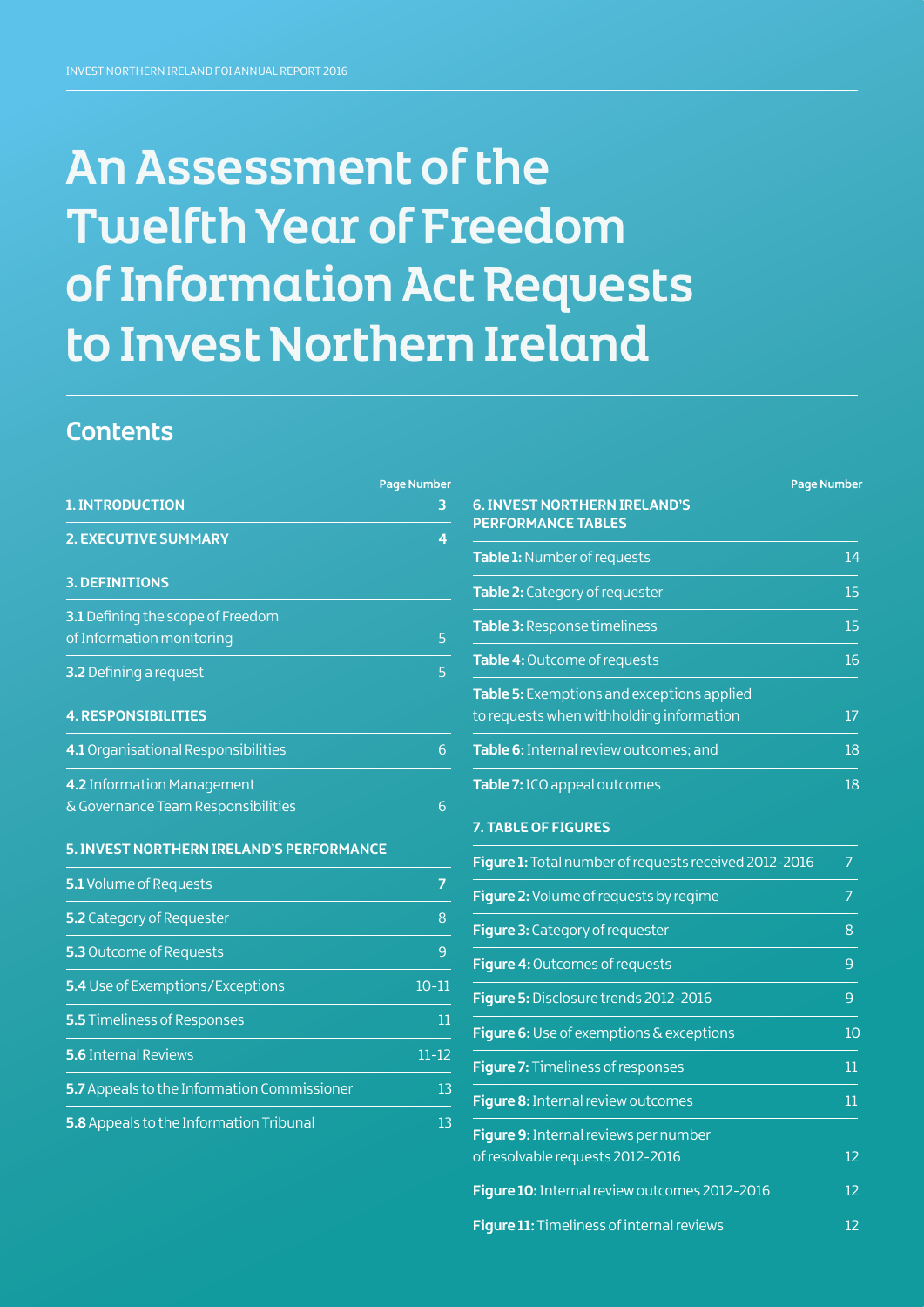## 1. Introduction

The Freedom of Information Act 2000 (FOI) and the Environmental Information Regulations 2004 (EIR) came fully into force on 1 January 2005.

The FOI Act confers two statutory rights on applicants:

1) To be told whether a public authority holds the information requested; and if so, 2) To have that information communicated to them

These rights are subject to a limited range of exemptions.

The EIR promotes the release of environmental information by providing a regime similar to the FOI Act. Its aim is to enable increased public participation in environmental decision-making.

This annual report provides information about the handling of all 'non-routine' information requests processed under the FOI Act or EIR, received by Invest Northern Ireland (Invest NI) over the period 1 January to 31 December 2016. Section 3 gives a definition of a non-routine request.

This is the ninth FOI annual report compiled by Invest NI using statistical information gathered on each request during the reporting period. It is consistent with the reports issued by central and local government. This is to help increase accountability, transparency and performance of all bodies covered by the legislation.

The report provides a summary of the performance of Invest NI in its handling of requests made under the FOI Act, including those handled under EIR. Previous annual reports are available on the Invest NI website and can be found at the link below:

**[http://www.investni.com/about-us/media-centre/publications-and-reports.](http://www.investni.com/about-us/media-centre/publications-and-reports.html?FirstLetter=F) [html?FirstLetter=F](http://www.investni.com/about-us/media-centre/publications-and-reports.html?FirstLetter=F)**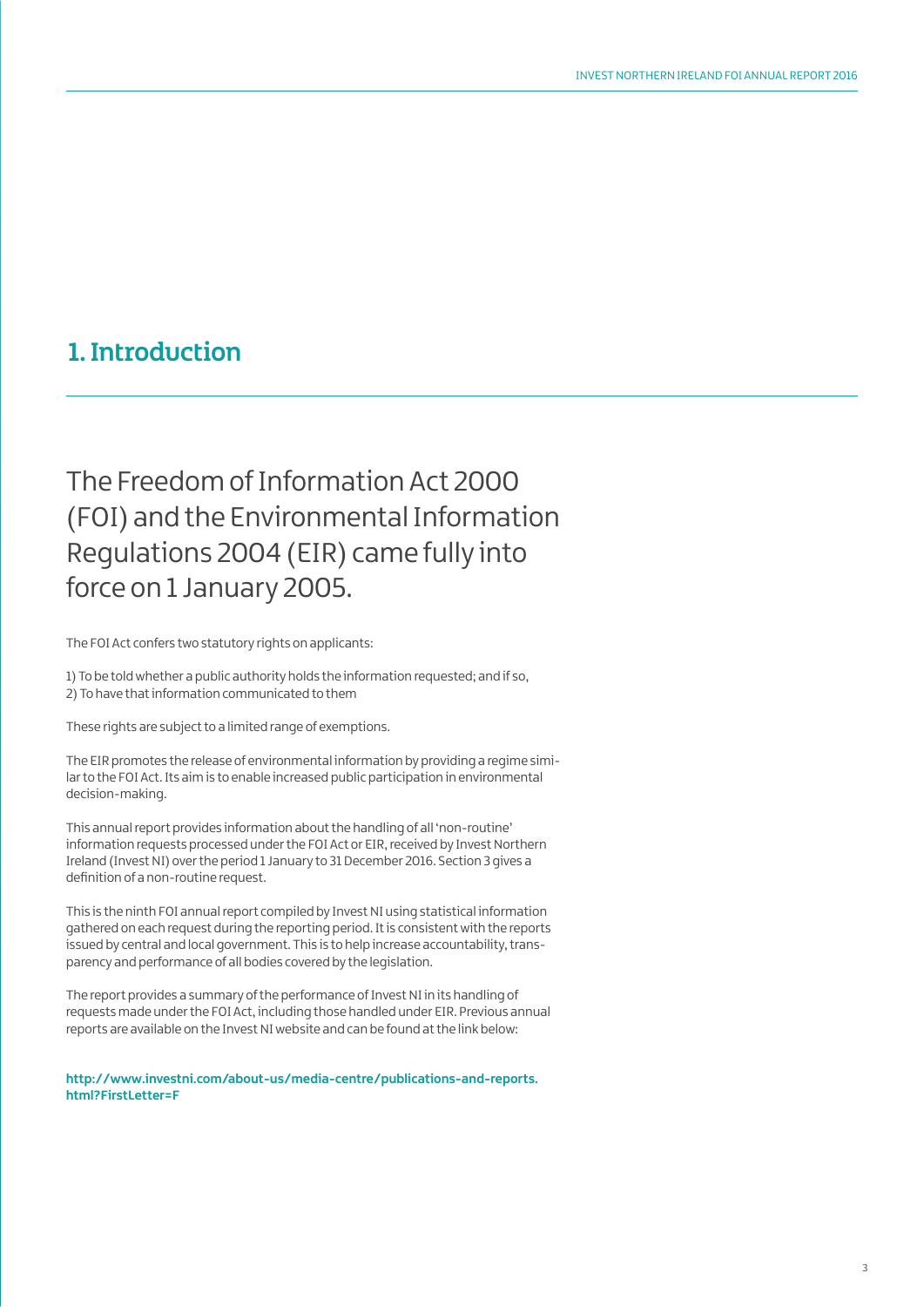## 2. Executive Summary

This report sets out Invest Northern Ireland's performance during calendar year 2016 in handling requests for information under the Freedom of Information Act 2000 and the Environmental Information Regulations 2004.

### **Key findings include:**

- Invest Northern Ireland received a total number of 79 non-routine requests handled under the FOI Act and the EIRs.
- 46% of all requests received were submitted by members of the public, followed by businesses with 28%. The media submitted 19% of requests.
- 95% of requests received a substantive response within the time frame permitted by the legislation. The average time for response was 15 days.
- 48% of "resolvable" requests (those where it was possible to give a substantive decision on whether to release the information being sought) were disclosed in full, while 7% resulted in the information requested being fully withheld.
- The most commonly used exemptions were applied to personal information (Section 40/Regulation 13) and commercial information (Section 43).
- A total of 6 internal reviews were requested on the grounds that some or all of the requested information was withheld.
- The original decision was upheld in 67% of internal review cases and the complaint was upheld in part in 33% of cases.
- During this reporting period there was 1 appeal made to the Information Commissioners Office, of which Invest NI has been made aware, relating to the refusal of information requested. Whereas no formal decision notice has been issued to date, the complaint was upheld in part and Invest NI disclosed some information to which the applied exemption did not cover.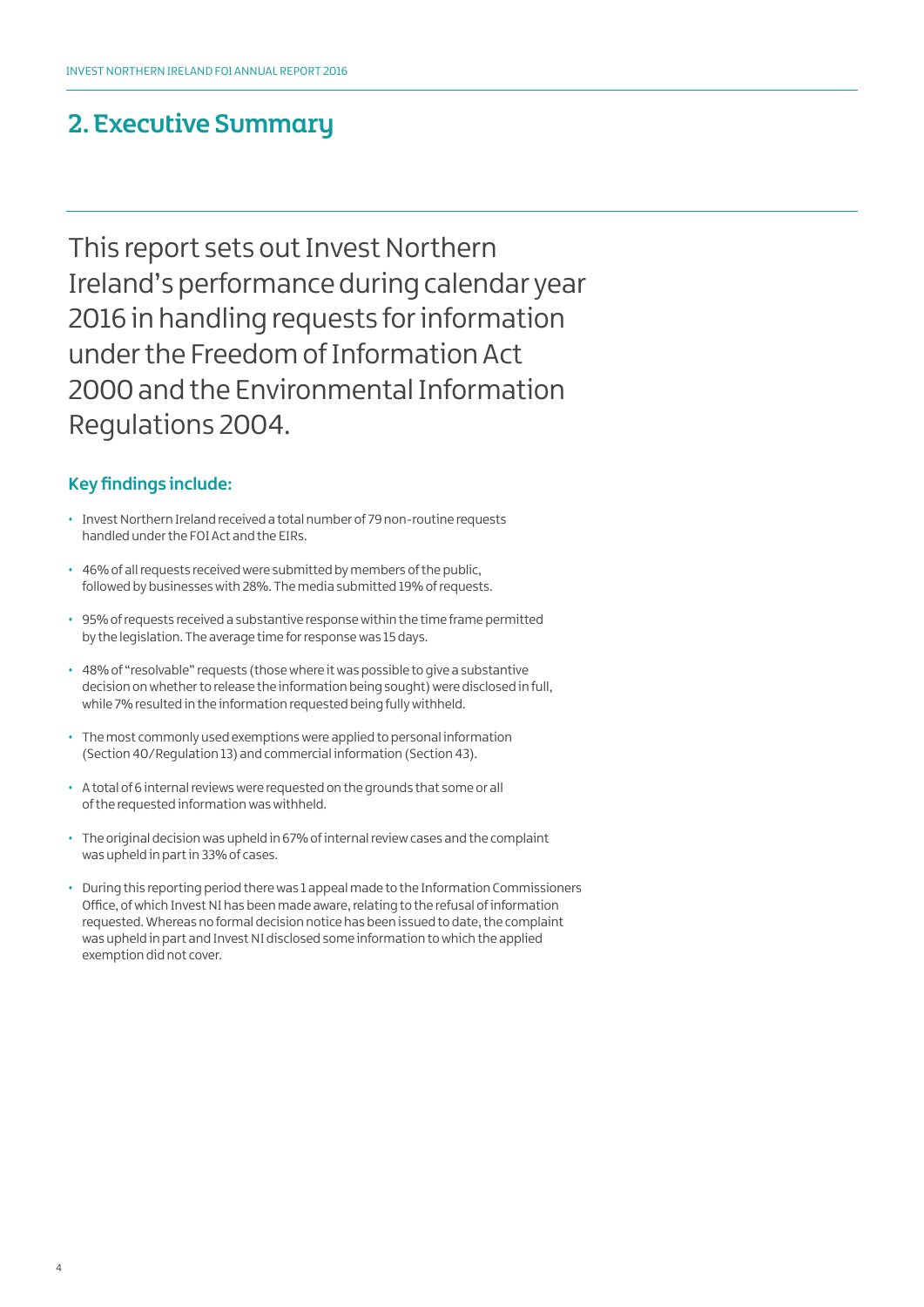## 3. Definitions 3.1 Defining the scope of Freedom of Information 3.2 Defining a request

### **3.1 Defining the scope of Freedom of Information monitoring**

#### **Section 1 of the Freedom of Information Act 2000 states that (subject to certain exemptions):**

'Any person making a request for information to a public authority is entitled (a) to be informed in writing by the public authority whether it holds information of the description specified in the request, and (b) if that is the case, to have that information communicated to him'

Regulation 5 of the Environmental Information Regulations 2004 states that (subject to certain exceptions):

'A public authority that holds environmental information shall make it available on request.'

The above provisions apply to all relevant requests for information made to public authorities, no matter how routine and straightforward they may be. Invest NI supplies large amounts of information, both on request and proactively, as an established and routine part of its business. This includes information released in the form of leaflets, correspondence exchanges, reports and other published material, and through websites and its publication scheme.

All information released on request is covered by the FOI Act. However, it would be both uninformative and fundamentally unfeasible to count all such activity in Freedom of Information monitoring returns. The statistics in this report therefore relate only to the 'non-routine' information requests that Invest Northern Ireland has received.

Essentially, this means that statistics recorded only include those requests where:

1. It was necessary to take a considered view on how to handle the request under the terms of the FOI Act, and

2. The Information Management & Governance Team was informed of the request and logged it in their case management system.

## **3.2 Defining a request**

An information request for monitoring purposes is one:

1. Which meets the criteria in section 8 of the FOI Act and, if the request falls under the EIRs, it includes requests made in any form or context, including oral requests; and

2. (i) Which results in the release of information (in any media); or (ii) Results in information being withheld under an exemption or exception from the right of access (either the FOI Act the EIR); or

(iii) The request is not processed because Invest NI estimates the cost of complying would exceed the appropriate limit in accordance with section 12 of the FOI Act; or (iv) The request is not processed because Invest NI is relying on the provisions of section 14 of the FOI Act (vexatious or repeated requests); or

(v) Where a search is made for information sought in the request and it is found that none is held.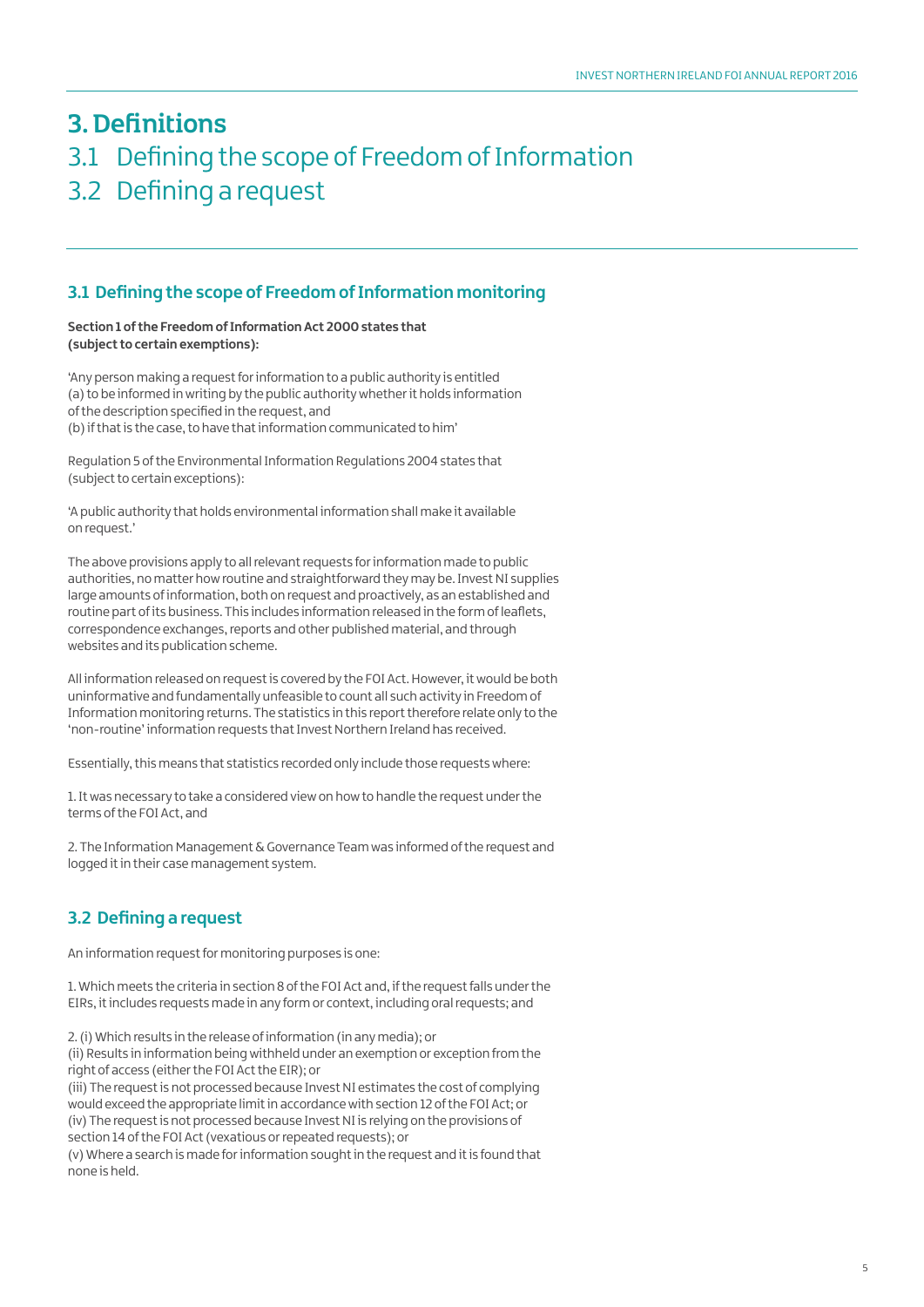## 4. Responsibilities

## 4.1 Organisational Responsibilities 4.2 Information Management & Governance Team Responsibilities

### **4.1 Organisational Responsibilities**

As the regional business development agency, Invest NI's role is to grow the local economy. We do this by helping new and existing businesses to compete internationally, and by attracting new investment to Northern Ireland.

We are part of the Department for the Economy and provide strong government support for business by effectively delivering the Government's economic development strategies.

#### **Invest Northern Ireland is designated as a separate public authority under the FOI Act. This means that it is independently responsible for handling requests for information.**

As required by the FOI Act, Invest NI has produced a publication scheme. This is the vehicle that a public authority uses to inform the public of the information it publishes or intends to publish, where it can be accessed and whether the information will be available free of charge or at a specified cost. Invest NI's publication scheme can be found on its website. This can be accessed via the following web addresses / links:

#### **<http://www.investni.com/about-us/our-approach/freedom-of-information.html>**

The Chief Executive is the designated 'qualified person' for the purposes of Section 36 of the FOI Act.

Responsibility for Freedom of Information compliance rests with the Finance and Operations Group, namely the Information Management & Governance Team within the Internal Operations Division.

### **4.2 Information Management & Governance Team Responsibilities**

The Information Management & Governance team has responsibility for the provision of advice and guidance to Invest NI in relation to access to information legislation (the FOI Act, the EIR and the Data Protection Act 1998 (DPA)). Its main functions in relation to access to information are:

- Overseeing, coordinating, advising and supporting Invest NI in their compliance with access to information legislation.
- Allocating requests received centrally to the relevant Division within Invest NI to prepare a response.
- Issuing guidance and encouraging best practice in relation to request handling.
- Managing a FOI request tracking and monitoring system on behalf of the organisation.
- Overseeing compliance with the ICO model publication scheme contained on Invest NI's website.
- Publishing statistics on the performance of Invest NI in handling FOI requests.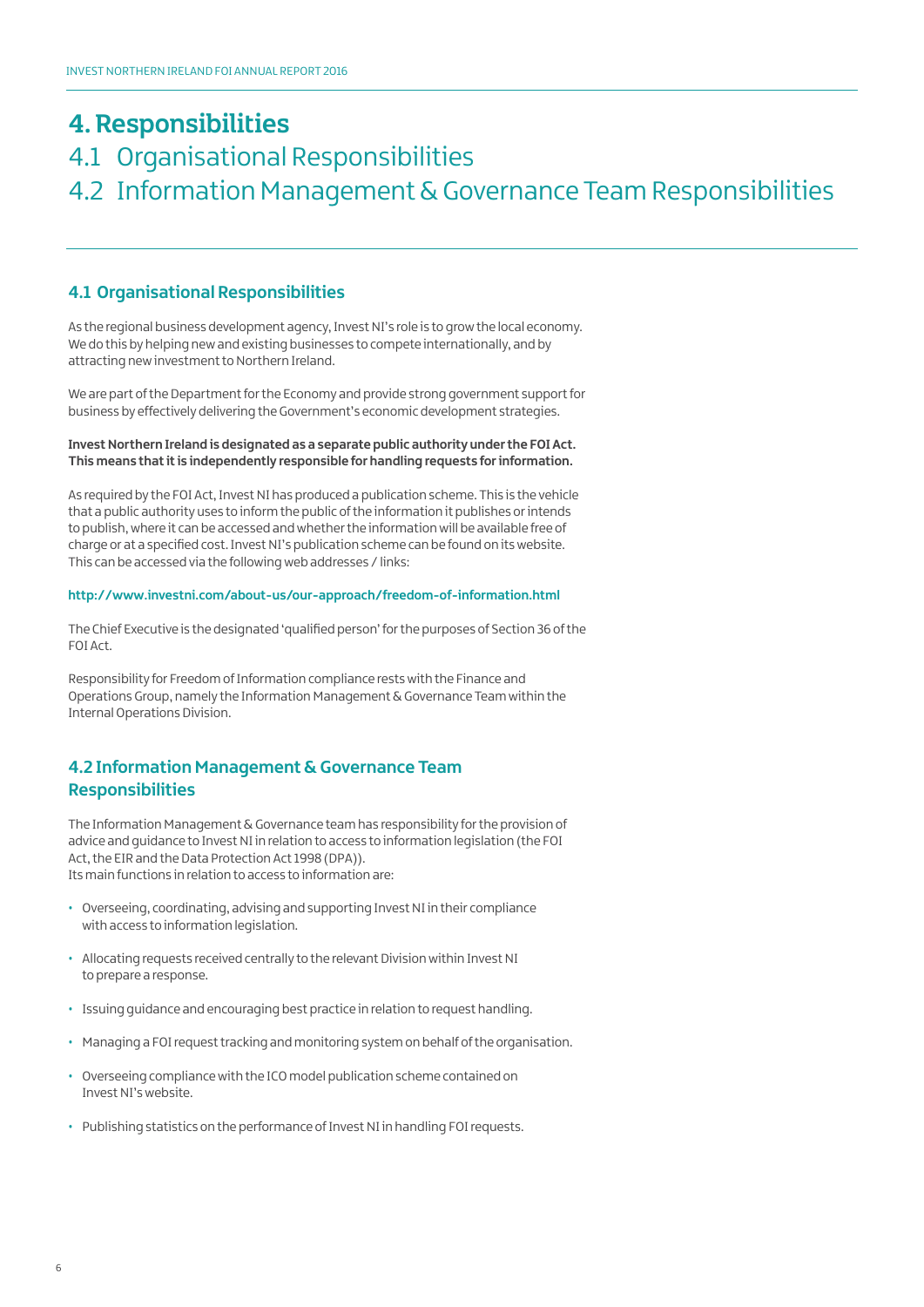## 5. Invest Northern Ireland Performance 5.1 Volume of Requests

#### **5.1 Volume of Requests**

Invest NI received a total of 79 requests for information under the FOI and EIR legislation during 2016.

Figure 1 below details the annual total number of requests received by Invest Northern Ireland in the last five previous years.



### **Figure 1: Total Number of Requests Received 2012 – 2016**

Figure 2 below shows the breakdown by regime under which the requests were handled.



### **Figure 2: Volume of Requests by Regime**

The vast majority of the requests for information were dealt with under the Freedom of Information legislation (92%). The remaining requests were handled under the Environmental Information Regulations (8%).

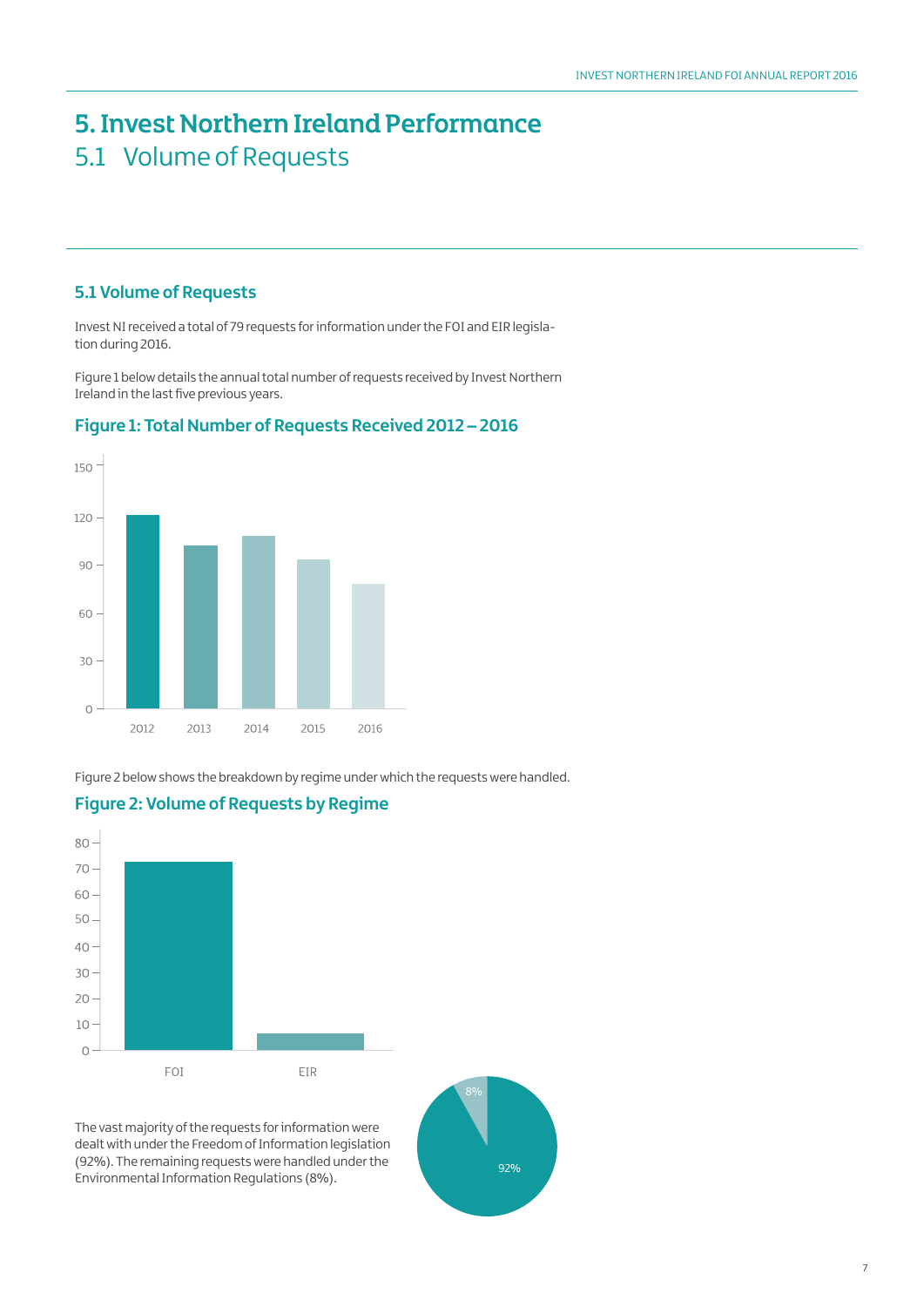## 5. Invest Northern Ireland Performance 5.2 Category of Requester

## **5.2 Category of Requester**

Invest NI assigns one of the following categories to each request: Business, Campaigning Group, Media, Member of the Public, Researcher, Public Representative, or Solicitor.

However, it is sometimes not possible to determine accurately the category of requester for every request, though these instances are rare. Using the information that has been provided, conclusions have been drawn regarding the source of the requests submitted.

As Figure 3 below shows, the largest number of requests to Invest NI continues to be received from Members of the Public (46%).

The second largest number of requests was received from Businesses (28%).

The remaining requests came from the Media (19%), Campaign Groups (4%), Public Representatives (2%) and Researchers (1%).

### **Figure 3: Category of Requester**



High profile requests – those received from Campaigning Groups, the Media, and Public Representatives - together accounted for 25% of all requests received in 2016.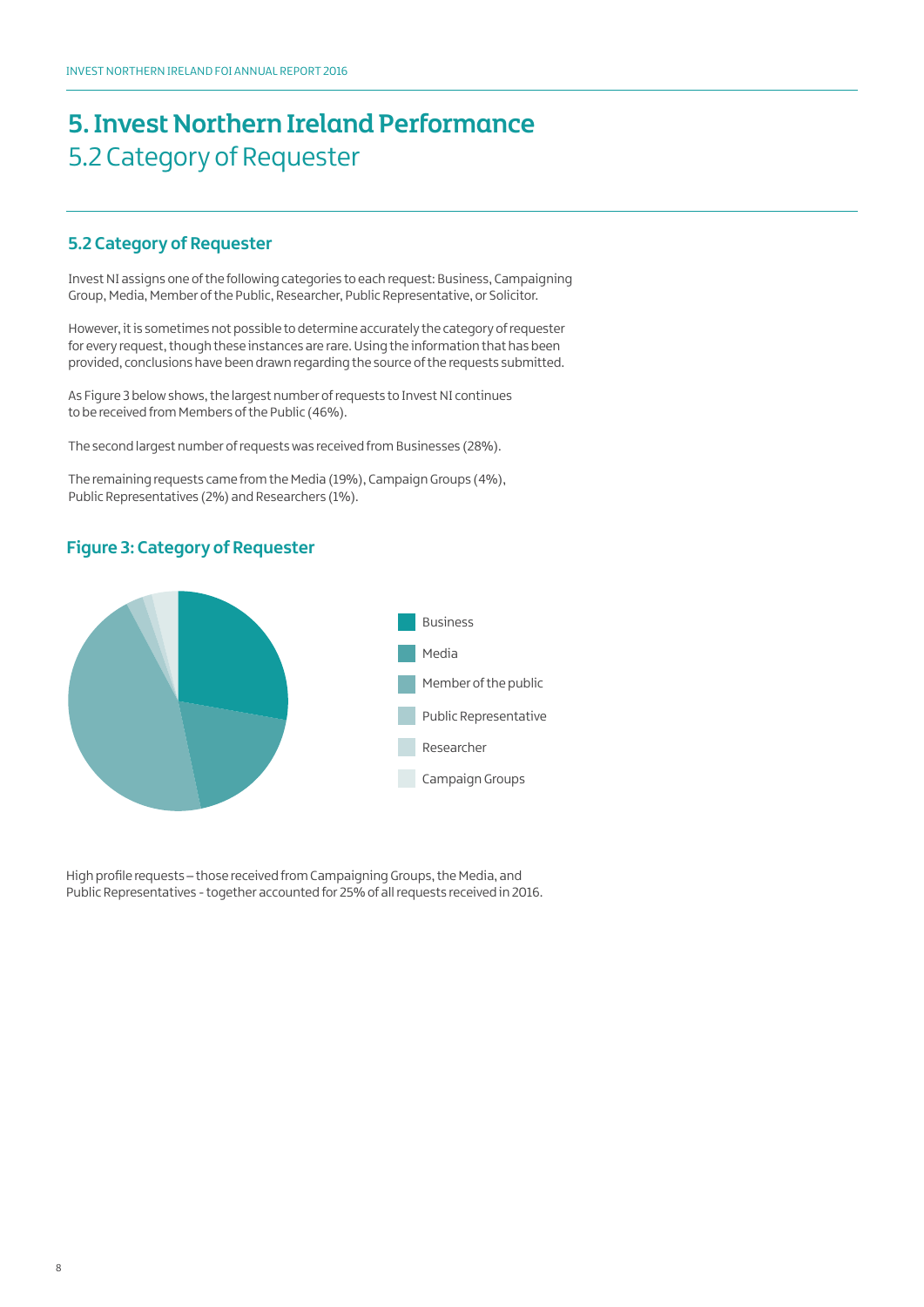## 5. Invest Northern Ireland Performance 5.3 Outcome of Requests

### **5.3 Outcome of Requests**

Of the 79 requests for information processed in 2016, 2 requests were either 'on hold", "lapsed" or "withdrawn" at the time of reporting and none were 'still being processed'.

Requests may be 'on hold" or "lapsed' if the request needed further clarification in order to identify the information being sought and no further response has been received by an applicant.

Requests 'still being processed' may be going through the public interest test process or are within the 20 day timescale at the time of reporting.

'Withdrawn' requests are those where the applicant has advised Invest NI that they no longer require the information during the legislative timeframe for responding.

Of the remaining 77 requests processed, 8 sought information that was 'not held' by Invest NI. The remaining 69 requests were classed as 'resolvable', in that it was possible to give a substantive decision on whether to disclose the information sought.

As Figure 4 shows, in 51% of resolvable requests the information was disclosed in full and in 42% of cases the information was partially disclosed. In 2016, 7% of requests for information resulted in the information being fully withheld.

## **Figure 4: Outcome of Requests**



The annual disclosure trend for Invest Northern Ireland over the last five years is shown in Figure 5 below.

### **Figure 5**

|                            | 2012 | 2013 | 2014 | 2015 | 2016 |
|----------------------------|------|------|------|------|------|
| Disclosed in Full          | 64%  | 71%  | 43%  | 43%  | 51%  |
| <b>Partially Disclosed</b> | 30%  | 24%  | 38%  | 46%  | 42%  |
| <b>Fully Withheld</b>      | 6%   | 5%   | 19%  | 11%  | 7%   |

In 2016, 93% of resolvable requests resulted in all or some of the requested information being released.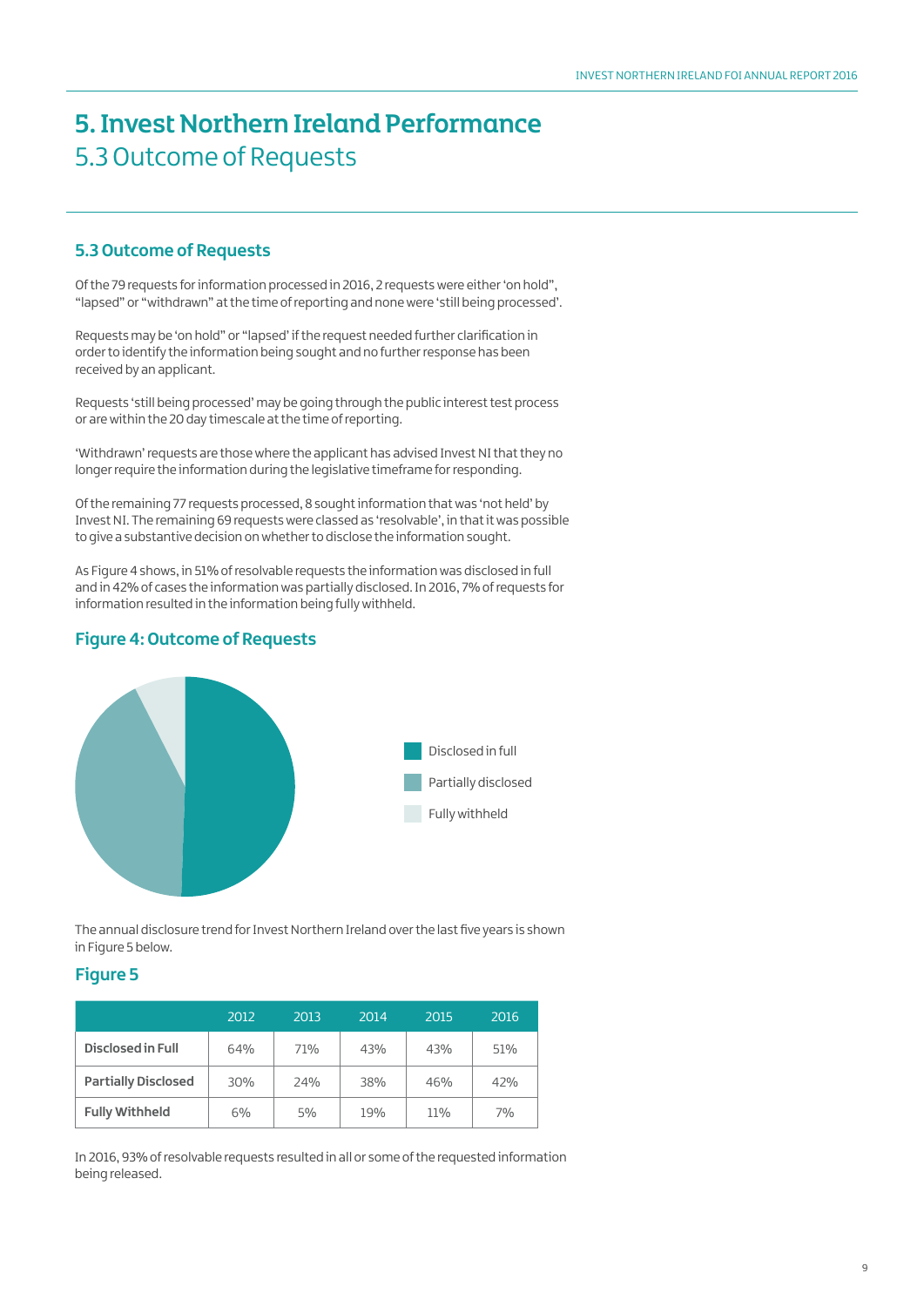## 5. Invest Northern Ireland Performance 5.4 Use of Exemptions/Exceptions

### **5.4 Use of Exemptions/Exceptions**

Under the FOI Act, a public authority can only refuse to provide requested information that it holds if:

- The request is considered vexatious or repeated;
- The cost of compliance would exceed the 'appropriate limit' (£450);
- A fee is not paid;
- The information falls in one or more of the categories of exempt information listed in Part II of the Act.

Exemptions are either 'absolute', i.e., no obligation exists under the FOI Act to consider the request for information further, or 'qualified', i.e., the use of the exemption is subject to a public interest test.

Similarly, the provisions of Part 3 of the EIR provide that a public authority may withhold environmental information if one or more 'exceptions' apply. However the EIR differs from the FOI Act in that Regulation 12(2) states explicitly that 'a public authority shall apply a presumption in favour of disclosure'. And, if an exception applies to requested information, a public interest test must be carried out which applies the aforementioned presumption throughout the test process.

One or more of the exemptions/exceptions were applied to 45% of the total number of resolvable requests. In total, exemptions relied on under the FOI Act were engaged in 30 cases and exceptions under the EIR applied on 2 occasions.

The most commonly applied exemption, as Figure 6 below shows, was in relation to personal information which was used in 33% of resolvable requests, with FOI Section 40(2) being applied to 23 requests.

This was followed by commercial information which was withheld in 26% of resolvable requests with FOI Section 43 (commercial detriment) being applied to 18 requests.

## **Figure 6: Use of Exemptions & Exceptions**



#### **KFY**

**S12 -** Fees Regulations

| <b>JIL</b> - I CEJ INCUBERIUM J                 |
|-------------------------------------------------|
| <b>S21 - Information available</b>              |
| by other means                                  |
| <b>S22 - Future Publication</b>                 |
| <b>S40 - Personal Information</b>               |
| <b>S41</b> - provided in confidence             |
| <b>S43 - Commercial Interests</b>               |
| <b>S27 - International relations</b>            |
| <b>S28 - Relations within the UK</b>            |
| <b>S29 - The economy</b>                        |
| <b>S35 - Formulation of Government</b>          |
| policy                                          |
| <b>S36 - Prejudice to the effective conduct</b> |
| of public affairs                               |
| <b>S38 - Health &amp; Safety</b>                |
| Reg 12(4)(b) - Manifestly Unreasonable          |
| Reg 12 (5) (a) - International relations        |
| Reg 12 (5) (e) - Confidentiality of             |
| commercial information                          |
| Reg 13 - Personal data                          |

10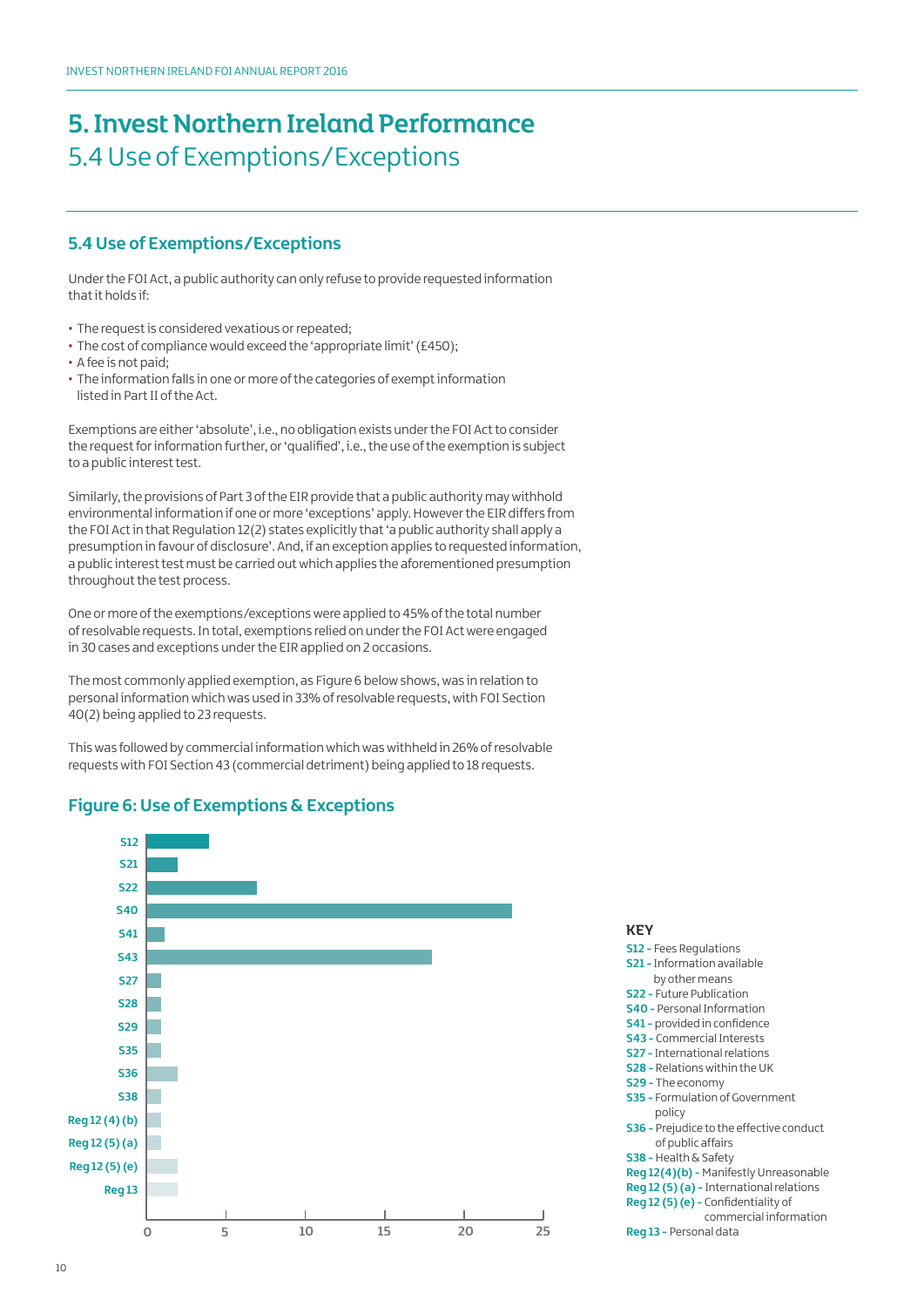## 5. Invest Northern Ireland Performance 5.4 Use of Exemptions/Exceptions 5.5 Timeliness of Responses 5.6 Internal Reviews

4 requests were initially refused as the cost to provide the information would have exceeded the 'appropriate limit'.

Overall, 11 of the Section 21 to 44 exemptions were used at least once in 2016 whereas, 4 exception under the Environmental Information Regulations was relied upon.

A total of 67 exemptions/exceptions were applied to 33 requests.

### **5.5 Timeliness of Responses**

The FOI Act & EIR require public authorities to respond to requests for information promptly and in any event within 20 working days of receipt, with limited exceptions, such as allowing additional time for the consideration of the public interest or dealing with complex and voluminous requests under EIR.

As Figure 7 below shows, in 2016, 95% of requests received by Invest NI were answered within the statutory timeframe of 20 working days, with 4 requests being responded beyond this. The average time for response was 15 days.

### **Figure 7: Timeliness of Responses**



### **5.6 Internal Reviews**

Requesters can ask Invest NI for an internal review if they are not content with its initial decision to withhold requested information. This review involves a fresh examination of the initial decision.

#### **Figure 8: Internal Review Outcomes**

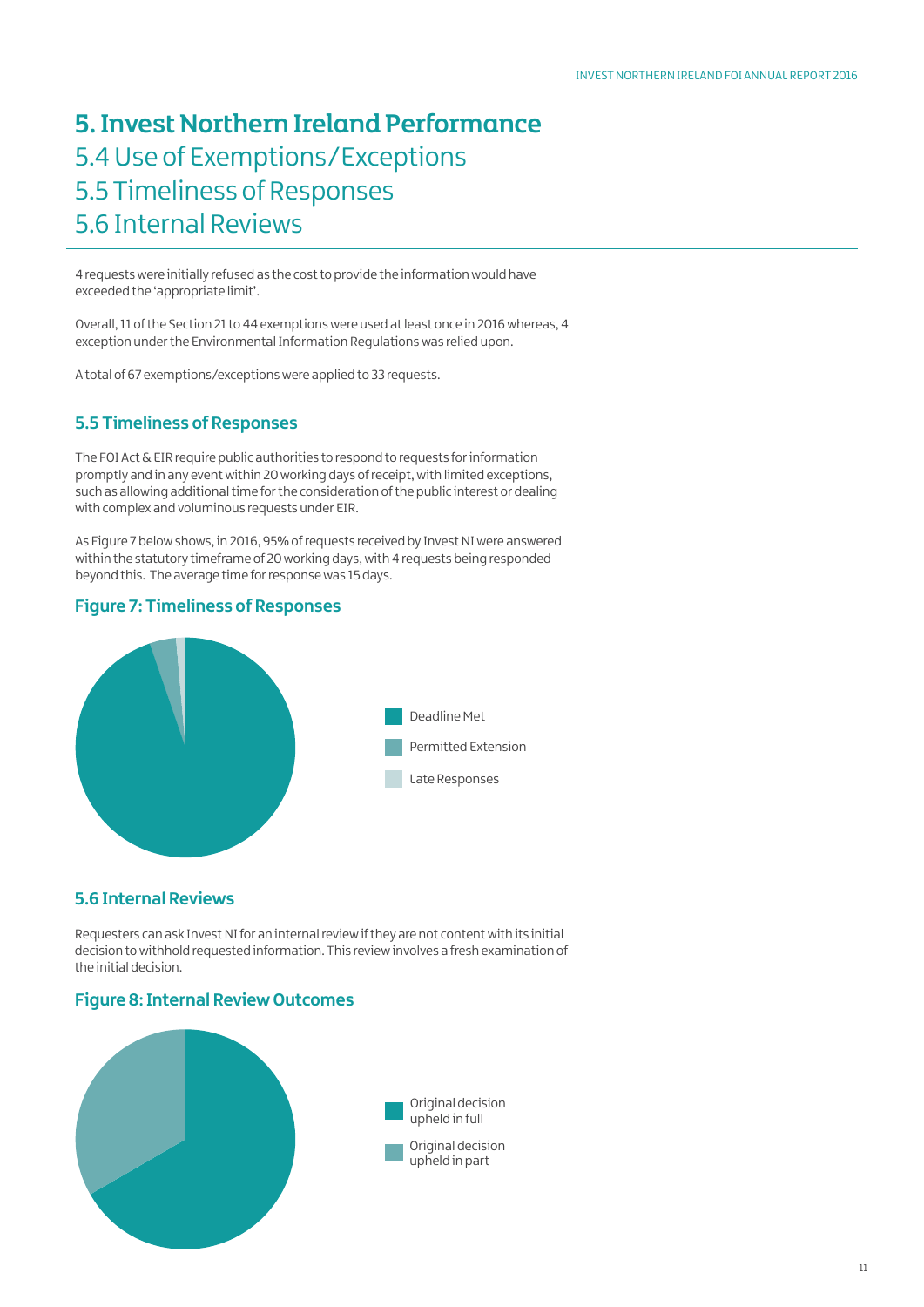## 5. Invest Northern Ireland Performance 5.6 Internal Reviews

A total of 6 internal reviews were requested by applicants on the grounds that some, or all, of the information requested was withheld. This represents a total of 16% of all resolvable requests where some or all of the information was withheld.

The outcome is known in all cases as Figure 8 above shows, with 67% upholding the original decision and 33% overturning the original decision in part.

Figure 9 below shows the five-year (2012 – 2016) trend.

## **Figure 9: Comparison of Internal Reviews per Number of Resolvable Requests 2012-2016**

| Year | No of Internal<br><b>Reviews</b> | No of Resolvable<br><b>Requests</b> | <b>Internal Reviews as</b><br>% of resolvable |
|------|----------------------------------|-------------------------------------|-----------------------------------------------|
| 2012 | 5                                | 116                                 | 4%                                            |
| 2013 |                                  | 103                                 | 2%                                            |
| 2014 | 10                               | 92                                  | 11%                                           |
| 2015 | 10                               | 89                                  | 11%                                           |
| 2016 | 6                                | 69                                  | 15%                                           |

Figure 10 below shows the trend in outcomes:

#### **FIGURE 10: INTERNAL REVIEW OUTCOMES 2012-2016**

| Year | O/D Upheld | O/D Partially upheld | O/d Overtuned |
|------|------------|----------------------|---------------|
| 2012 | 5          |                      |               |
| 2013 |            |                      |               |
| 2014 | 9          |                      |               |
| 2015 |            |                      |               |
| 2016 |            |                      |               |

The FOI Code of Practice issued under section 45 of the FOI Act states that internal review procedures should 'encourage a prompt determination of the complaint'. As Figure 11 shows all reviews were completed within 20 working days. The average time to complete an internal review was 16 days.

### **Figure 11: Timeliness of Internal Reviews**

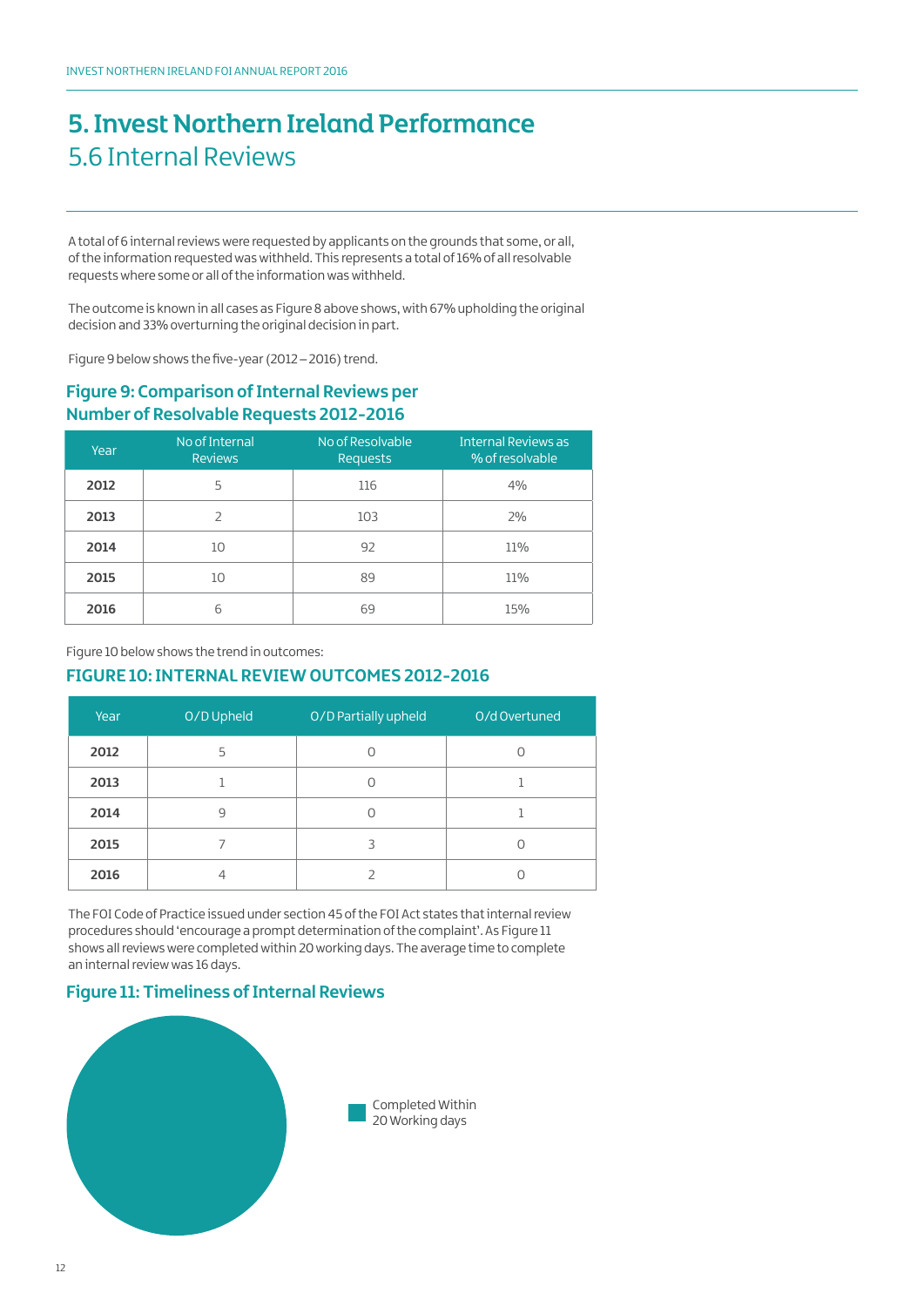## 5. Invest Northern Ireland Performance 5.7 Appeals to the Information Commissioner 5.8 Appeals to the Information Tribunal

### **5.7 Appeals to the Information Commissioner**

If a requester has obtained an internal review of a response by Invest Northern Ireland to a FOI request, but is still not satisfied with the outcome, he or she can make a formal appeal to the Information Commissioner's Office (ICO).

The ICO is the independent regulator of public authorities in their handling of information requests. Upon receipt of a complaint, it may investigate and may then issue a Decision Notice. A Decision Notice is the Commissioner's final view on whether or not the public authority has complied with the FOI Act or EIR, and on what action it needs to take.

During this reporting period there was 1 appeal made to the Information Commissioners Office, of which Invest NI has been made aware, relating to the refusal of information requested. Whereas no formal decision notice has been issued to date, the complaint was upheld in part and Invest NI disclosed some information to which the applied exemption did not cover.

## **5.8 Appeals to the Information Tribunal**

The Information Tribunal hears appeals as a result of decision notices issued by the Information Commissioner under the FOI Act or the EIRs.

There were no appeals involving Invest Northern Ireland in 2016.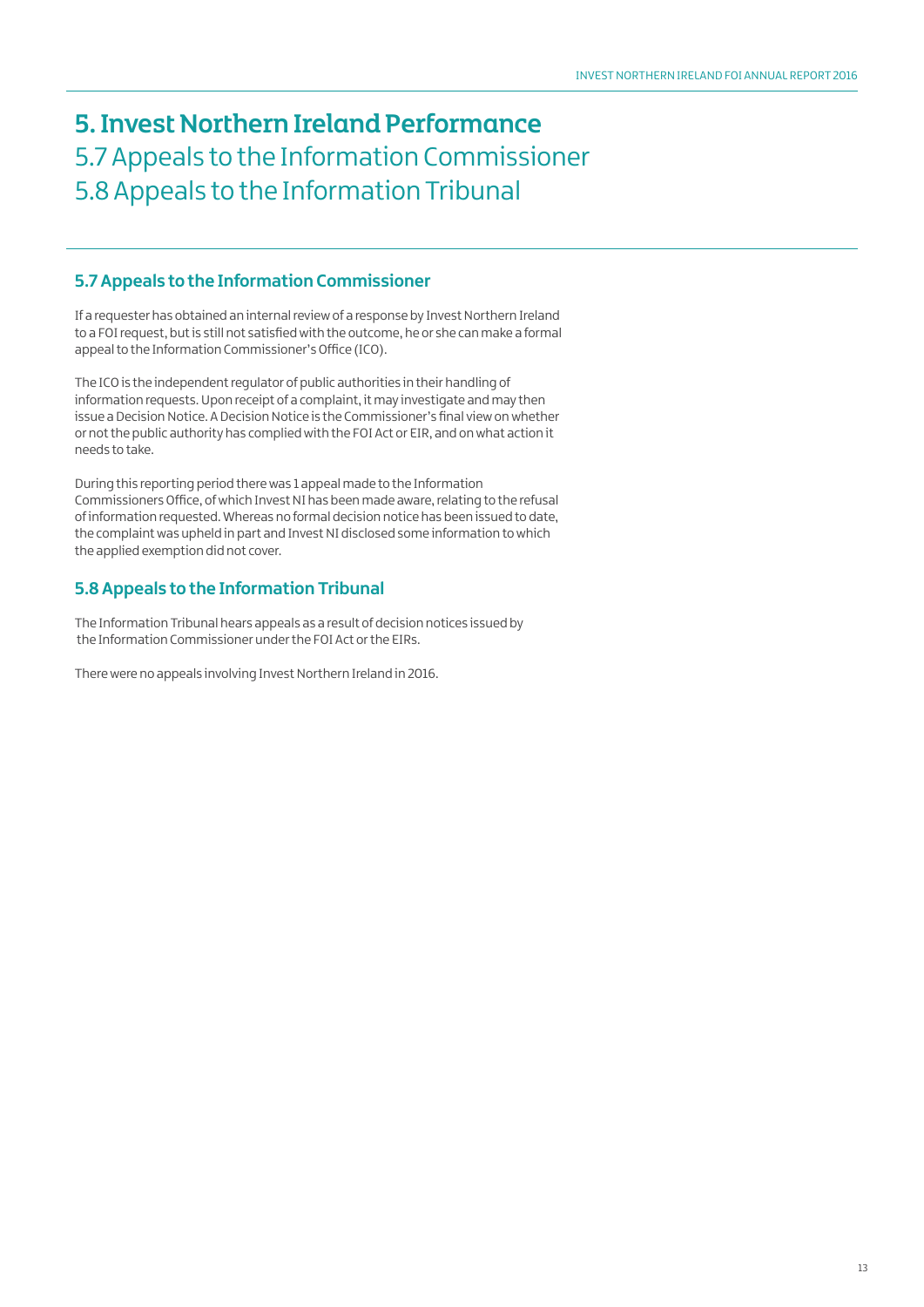**Within the following tables please note: A single refusal can encompass more than one specific exemption/exception**

**Table 1:**Number of requests for information received

**Table 2:** Category of requests received

**Table 3:** Timeliness of responses to requests

**Table 4:** Outcome of requests

**Table 5:** FOI exemptions & EIR exceptions applied

**Table 6:**Outcomes of Internal reviews

**Table 7:** Known Appeals to Information Commissioner's Office

### **Table 1 Number of requests for information received:**

| Quarter                                     | $\mathbf{1}$ | $\overline{2}$ | 3        | $\overline{4}$ | <b>Annual</b><br><b>Total</b> |
|---------------------------------------------|--------------|----------------|----------|----------------|-------------------------------|
| <b>Total number of</b><br>requests received | 27           | 21             | 19       | 12             | 79                            |
| Processed                                   | 27           | 20             | 19       | 11             | 77                            |
| On hold or lapsed                           | 0            | 0              | 0        | $\Omega$       | $\mathbf 0$                   |
| <b>Still being processed</b>                | $\Omega$     | 0              | $\Omega$ | $\Omega$       | $\Omega$                      |
| Withdrawn                                   | 0            | 1              | 0        | O              | 1                             |
| Closed                                      | $\Omega$     | 0              | O        |                |                               |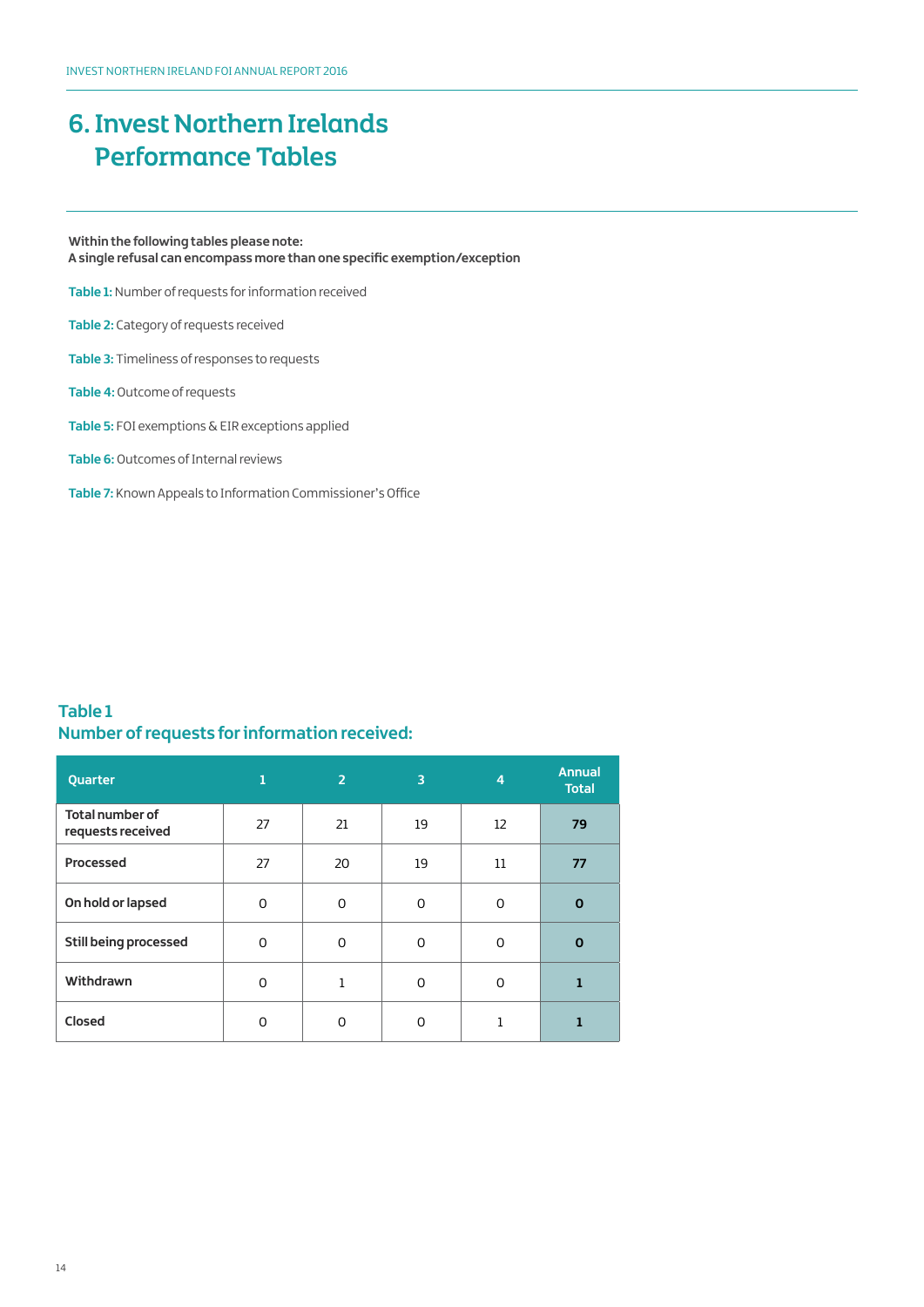## **Table 2 Category of requests received**

| Quarter                         | 1              | $\overline{2}$ | 3              | $\overline{4}$ | <b>Annual</b><br><b>Total</b> |
|---------------------------------|----------------|----------------|----------------|----------------|-------------------------------|
| <b>Business</b>                 | $\overline{2}$ | $\overline{7}$ | 6              | $\overline{7}$ | 22                            |
| Campaigning<br>Group            | $\mathbf{1}$   | O              | $\mathbf{1}$   | $\mathbf{1}$   | 3                             |
| Media                           | 3              | 7              | 5              | $\Omega$       | 15                            |
| Member of<br>the Public         | 20             | 6              | $\overline{7}$ | 3              | 36                            |
| <b>Public</b><br>Representative | $\Omega$       | $\mathbf{1}$   | 0              | $\mathbf{1}$   | $\overline{2}$                |
| Researcher                      | $\mathbf{1}$   | $\Omega$       | 0              | $\Omega$       | $\mathbf{1}$                  |
| <b>Solicitor</b>                | O              | $\Omega$       | 0              | $\Omega$       | $\Omega$                      |

## **Table 3 Timeliness of responses to requests**

| Quarter                                                  |    | $\overline{2}$ | 3  | 4  | <b>Annual</b><br><b>Total</b> |
|----------------------------------------------------------|----|----------------|----|----|-------------------------------|
| Total recieved excluding on<br>hold, lapsed or withdrawn | 27 | 20             | 19 | 11 | 77                            |
| Deadline met                                             | 26 | 21             | 17 | 11 | 73                            |
| <b>Permitted extension</b>                               | 1  | O              | 1  | 1  | $3^*$                         |
| Late response                                            | O  | O              |    | O  |                               |

\*s10(3) consideration of public interest test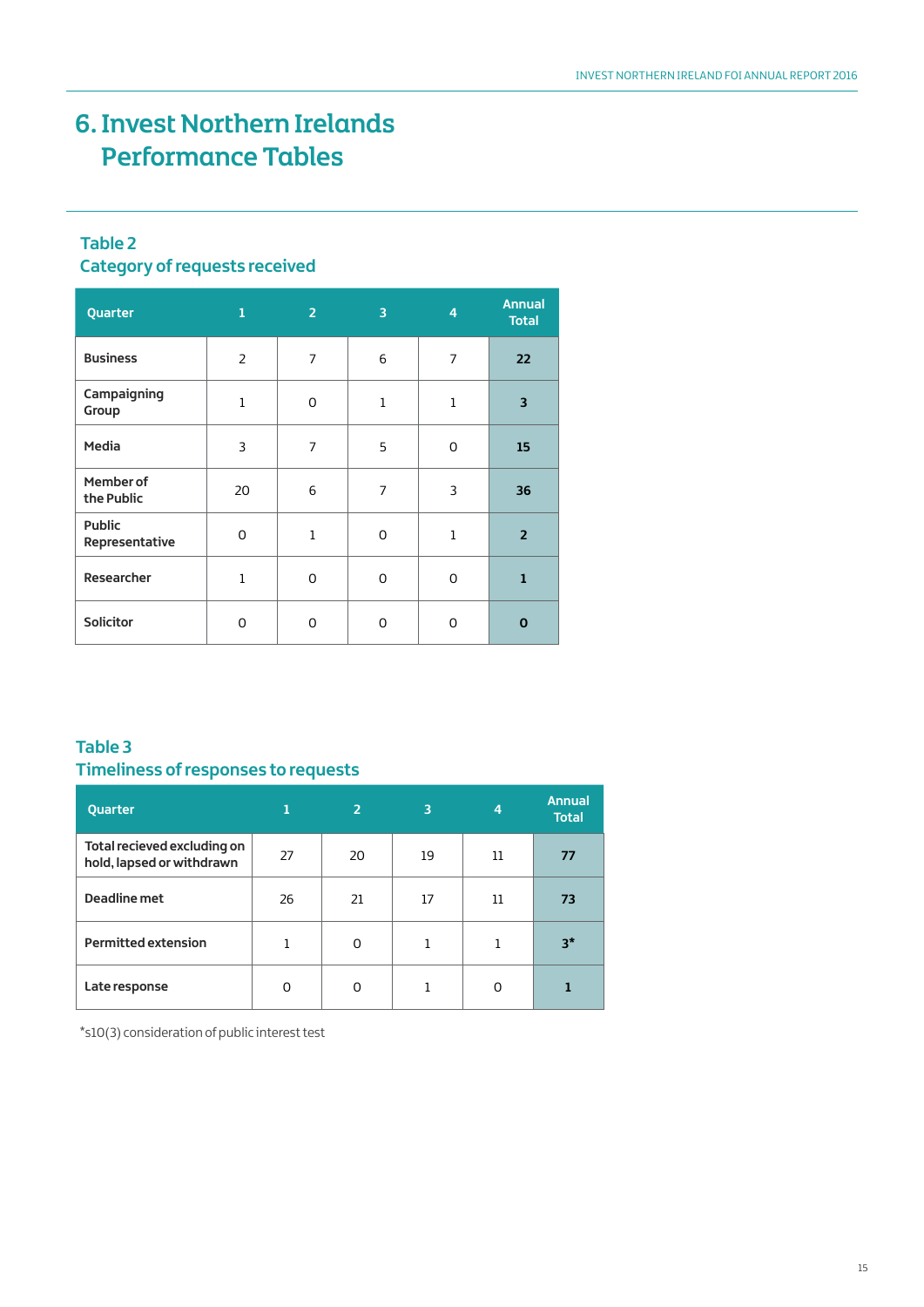## **Table 4**

**Number of requests for information received:** 

| <b>Quarter</b>                                                                           | 1        | $\overline{2}$           | $\overline{3}$ | 4            | <b>Annual</b><br><b>Total</b> |
|------------------------------------------------------------------------------------------|----------|--------------------------|----------------|--------------|-------------------------------|
| Total number of requests received                                                        | 27       | 21                       | 19             | 12           | 79                            |
| on hold or lapsed                                                                        | 0        | $\Omega$                 | 0              | $\Omega$     | $\mathbf 0$                   |
| Still being processed                                                                    | 0        | $\Omega$                 | $\Omega$       | $\Omega$     | $\Omega$                      |
| Closed/withdrawn                                                                         | 0        | 1                        | $\Omega$       | $\mathbf{1}$ | $\overline{2}$                |
| Total number of requests excluding on hold,<br>lapsed or withdrawn still being processed | 27       | 20                       | 19             | 11           | 77                            |
| Number where information not held                                                        | $\Omega$ | $\overline{\phantom{a}}$ | $\Omega$       | 3            | 8                             |
| <b>Total Resolvable requests</b>                                                         | 27       | 18                       | 19             | 8            | 69                            |
| Information disclosed in full                                                            | 13       | 8                        | 11             | 3            | 35                            |
| Partially disclosed                                                                      | 19       | q                        | $\overline{7}$ | 4            | 29                            |
| Fully withheld                                                                           | 2        | 1                        | 1              | 1            | 5                             |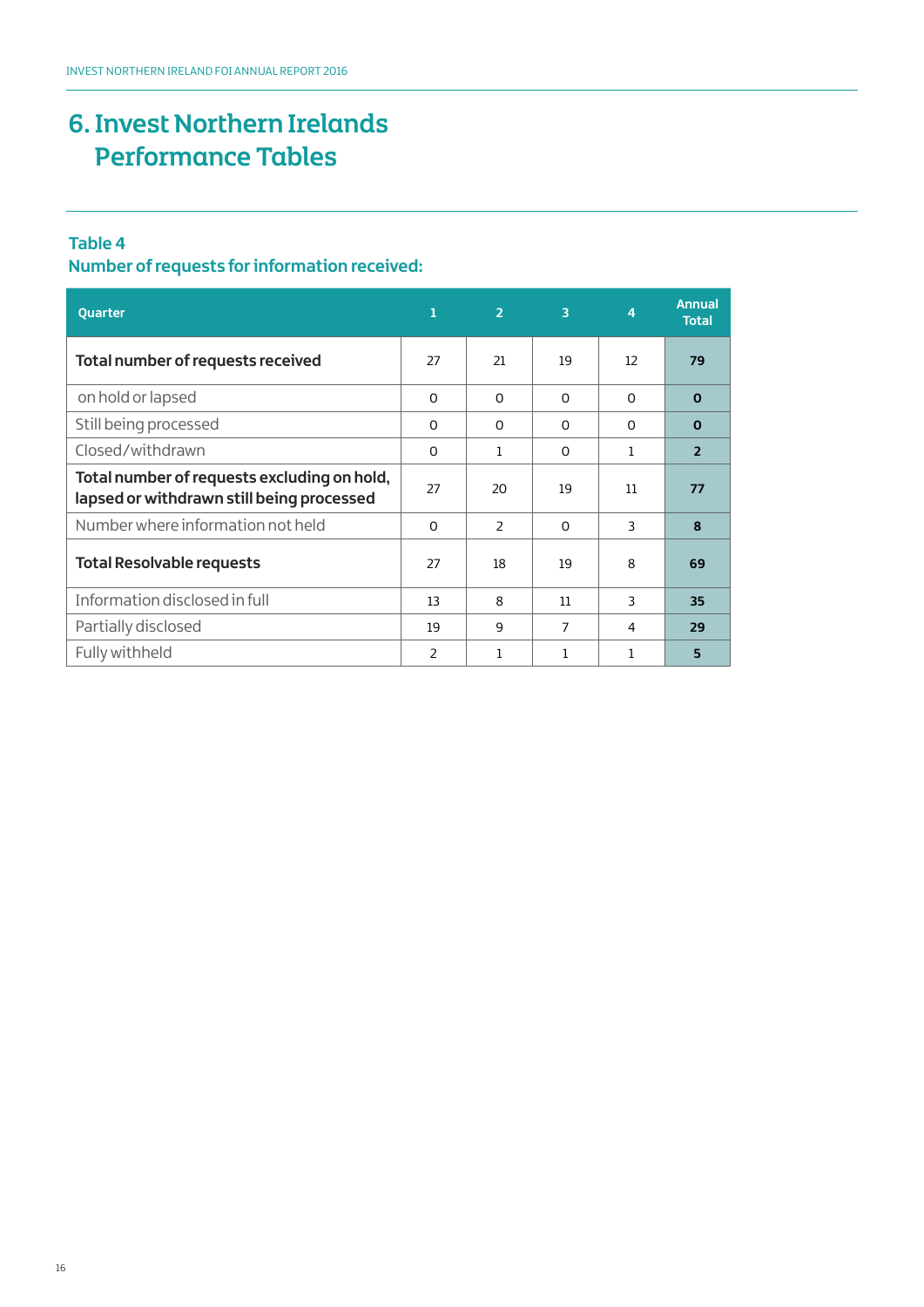## **Table 5**

## **FOI exemptions & EIR exceptions applied**

| Quarter                                                                                                                                                                                                              | 1              | $\overline{2}$ | 3            | $\overline{4}$ | <b>Annual</b><br><b>Total</b> |  |  |  |
|----------------------------------------------------------------------------------------------------------------------------------------------------------------------------------------------------------------------|----------------|----------------|--------------|----------------|-------------------------------|--|--|--|
| Freedom of Information Exemptions/EnvironmentalInformation Exceptions<br>The number of times each of the exemptions in sections 21 to 44 or the exceptions<br>in Regulation 12 were cited as the reason for refusal* |                |                |              |                |                               |  |  |  |
| s12(1) Fees Regulations (exceeds Appropriate Limit)-                                                                                                                                                                 | 1              | 1              | $\mathbf{1}$ | 1              | $\overline{\mathbf{4}}$       |  |  |  |
| s21(2)(a) Accessible by other means                                                                                                                                                                                  | $\mathbf{1}$   | $\Omega$       | $\mathbf{1}$ | $\Omega$       | $\overline{2}$                |  |  |  |
| s22(1) Intended for future publication                                                                                                                                                                               | 2              | 3              | 3            | $\Omega$       | 8                             |  |  |  |
| s27 International relations                                                                                                                                                                                          | $\mathbf{1}$   | $\Omega$       | O            | $\Omega$       | 1                             |  |  |  |
| s28 Relations within the UK                                                                                                                                                                                          | 1              | $\Omega$       | 0            | $\Omega$       | 1                             |  |  |  |
| S29 the economy                                                                                                                                                                                                      | $\Omega$       | $\Omega$       | 0            | $\mathbf{1}$   | $\mathbf{1}$                  |  |  |  |
| s31(1) (a) law enforcement                                                                                                                                                                                           | $\Omega$       | $\overline{2}$ | 0            | $\Omega$       | $\overline{2}$                |  |  |  |
| S35 Formulation of Government Policy                                                                                                                                                                                 | 1              | $\Omega$       | 0            | $\Omega$       | 1                             |  |  |  |
| S36 Effective conduct of public affairs                                                                                                                                                                              | 0              | $\Omega$       | $\mathbf{1}$ | $\Omega$       | 1                             |  |  |  |
| S38 Health & Safety                                                                                                                                                                                                  | 1              | $\Omega$       | 0            | $\Omega$       | $\mathbf{1}$                  |  |  |  |
| s40(2) Personal Information                                                                                                                                                                                          | 5              | $\overline{7}$ | 7            | 3              | 22                            |  |  |  |
| S41 Information provided in confidence                                                                                                                                                                               | 1              | $\Omega$       | $\Omega$     | $\Omega$       | 1                             |  |  |  |
| s43(2) Commercial Interests                                                                                                                                                                                          | 5              | 6              | 3            | 3              | 17                            |  |  |  |
| Reg 12(4)(b) manifestly unreasonable                                                                                                                                                                                 | 0              | $\Omega$       | $\mathbf{1}$ | $\Omega$       | $\mathbf{1}$                  |  |  |  |
| Reg 12 (5) (a) - international relations                                                                                                                                                                             | 1              | $\Omega$       | $\Omega$     | $\Omega$       | 1                             |  |  |  |
| Req 12 (5) (e) - Confidentiality of commercial information                                                                                                                                                           | $\overline{2}$ | $\Omega$       | $\Omega$     | $\Omega$       | $\overline{2}$                |  |  |  |
| Reg 13 - Personal data                                                                                                                                                                                               | 1              | $\Omega$       | $\Omega$     | $\Omega$       | 1                             |  |  |  |

\* It should be noted that a single refusal can encompass more than one specific exemption / exception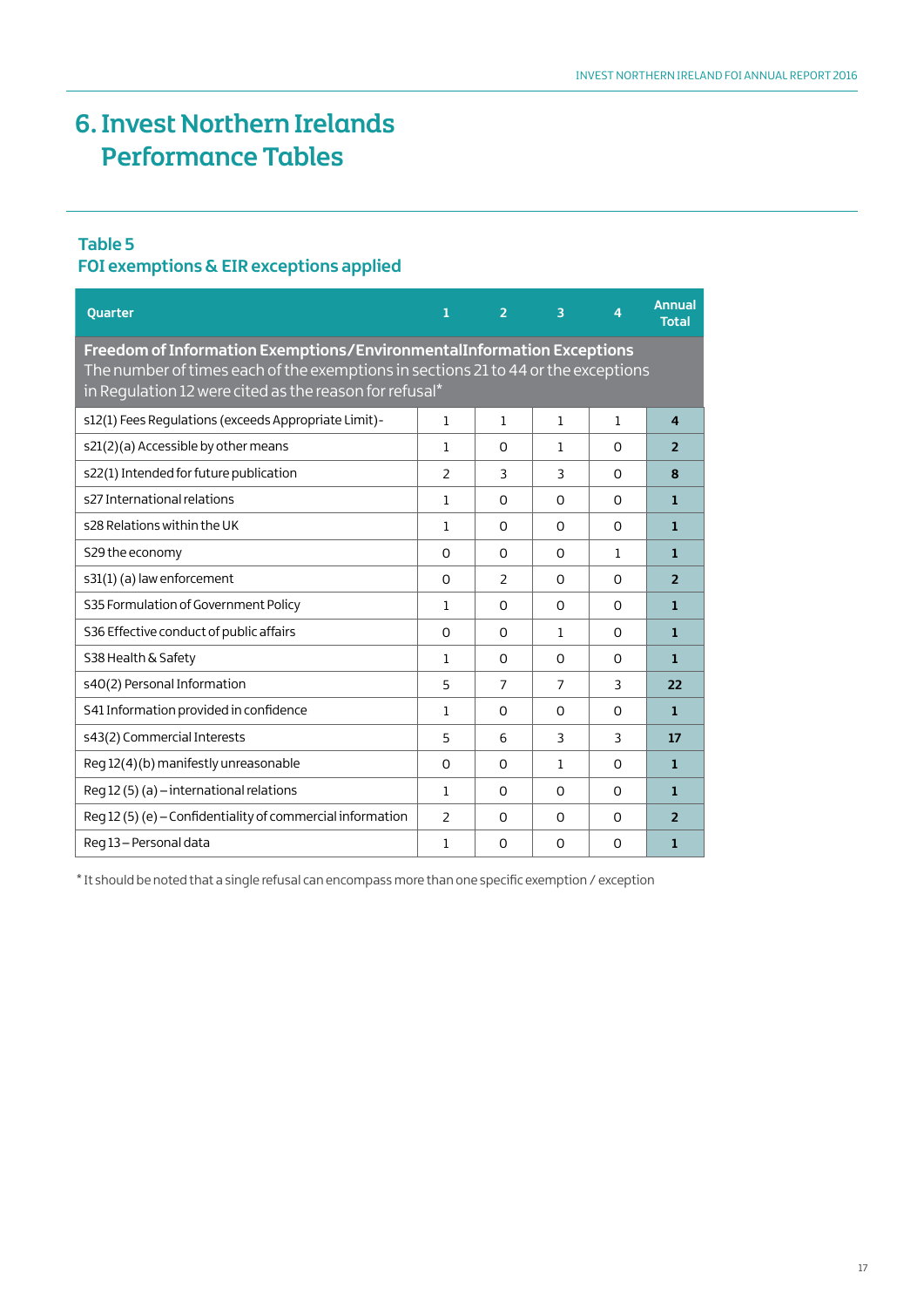## **Table 6**

## **Outcomes of Internal reviews**

| Quarter                          |                | 2 | 3        | $\overline{4}$           | <b>Annual</b><br><b>Total</b> |  |  |  |
|----------------------------------|----------------|---|----------|--------------------------|-------------------------------|--|--|--|
| <b>Internal Reviews</b>          |                |   |          |                          |                               |  |  |  |
| <b>Total number of reviews</b>   | $\overline{a}$ | 3 |          | $\mathcal{P}$            | 10                            |  |  |  |
| Number where outcome known       | 4              | 3 |          | $\overline{\phantom{0}}$ | 10                            |  |  |  |
| Original decision upheld in full | $\overline{a}$ | 3 | $\Omega$ |                          |                               |  |  |  |
| Original decision upheld in part | O              | 0 |          |                          |                               |  |  |  |
| Original decision overturned     | ი              | 0 | O        |                          |                               |  |  |  |

## **Table 7 Known Appeals to Information Commissioner's Office**

| Appeals to the Information<br><b>Commissioner</b>        | OTR1     | OTR <sub>2</sub> | OTR3 | OTR4 | <b>Annual</b><br><b>Total</b> |
|----------------------------------------------------------|----------|------------------|------|------|-------------------------------|
| Total number of known appeals<br>(calendar year to date) | O        | 0                | 1    | 0    | 1                             |
| Number where outcome known                               | O        | O                |      | O    |                               |
| Original decision upheld in full                         | ∩        | O                | O    | O    | Ω                             |
| Original decision upheld in part                         | $\Omega$ | O                | 1    | O    |                               |
| Complaint upheld                                         | $\Omega$ | O                | O    | O    | 0                             |
| Informal resolution                                      | ∩        | Ω                | O    | n    | O                             |